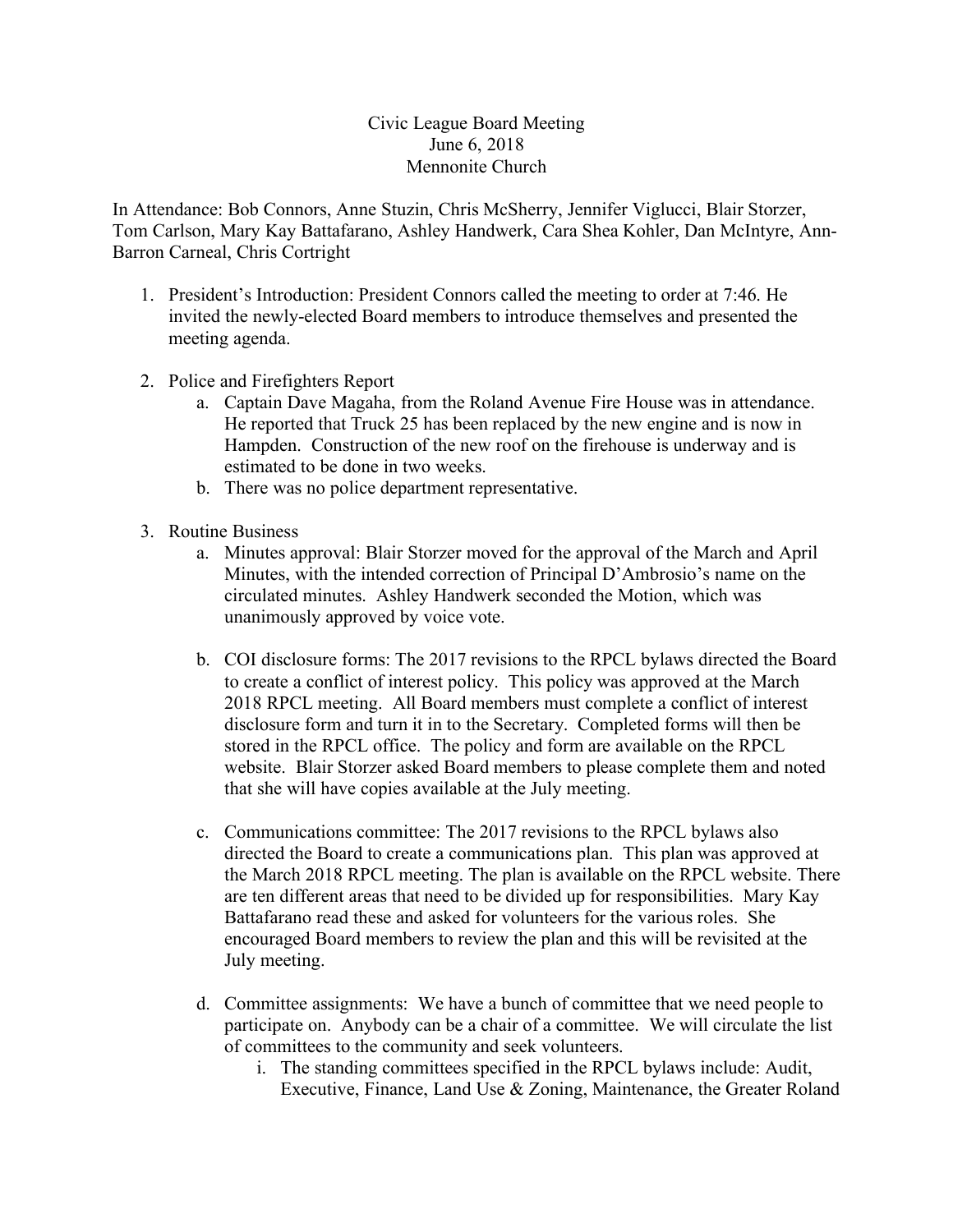Park Master Plan and Nominating. Additionally, an ad-hoc Social Committee was created during the last year. Per the Bylaws, the Second Vice President (Ann Stuzin) is the Chair of the Nominating Committee. Otherwise, we will need to solicit people for these roles.

- e. Budget approval: Jennifer Viglucci presented the proposed members of the Finance Committee.
	- i. Jennifer Viglucci moved for approval of the following members of the Finance Committee: Jennifer Viglucci (Chair), Cara Shea Kohler, Scott Matt Clark, Ian McFarlane, Beth Hayes, Tim Schere and Bob Connors (Nonvoting). The Motion was seconded by Chris McSherry and passed unanimously by voice vote.
- f. GRPMP Update and call for new members:
	- i. Bob Connors has been the Chairman of the Greater Roland Park Master Plan Committee. Committee members have included: Ann Teaff, Leslie Goldsmith, Blake Goldsmith and Blair Storzer.
	- ii. The Committee has been meeting and reviewing the We focused on five categories: Traffic Engineering, Community, Crime, Infrastructure and Landscaping.
- g. New Roland Avenue/University Parkway Committee: Bob Connors introduced the idea of creating a committee to review the plan for Roland Avenue and perhaps University Parkway, and widening the focus of a committee to the whole of Roland Avenue rather than only focusing on the cycle track. There was discussion of this idea, but no vote was taken.
- h. Sale of Alonso's to current owner of Namaste: Steve Summers, the current owner of Alonso's has notified the Civic League of his intent to sell his business to Binod Uprety, the owner of Namaste, and to transfer the liquor license to him.
	- i. Bob Connors moved that the Civic League should support the transfer of the liquor license, which motion was seconded by Cara Shea Kohler and passed unanimously by voice vote.
- 4. Roads and Maintenance
	- a. Tom Carlson nominated Claire McLaurin to serve as the Plat 2 Representative on the Roland Park Roads & Maintenance Board. The motion was seconded by Chris McSherry and unanimously approved by voice vote.
	- b. Shopping center proposal: There has been an ongoing issue for years with respect to the windows at the Roland Park Shopping Center. We have a unique condition with the covenant for the shopping center. The Civic League holds the covenant but has asked Roads & Maintenance to review the proposal and to forward comments. A few years ago, the owner of the shopping center started taking specialized leaded windows out from the second floor without permission. There is a CHAP designation to this property in addition to the covenant. CHAP got a